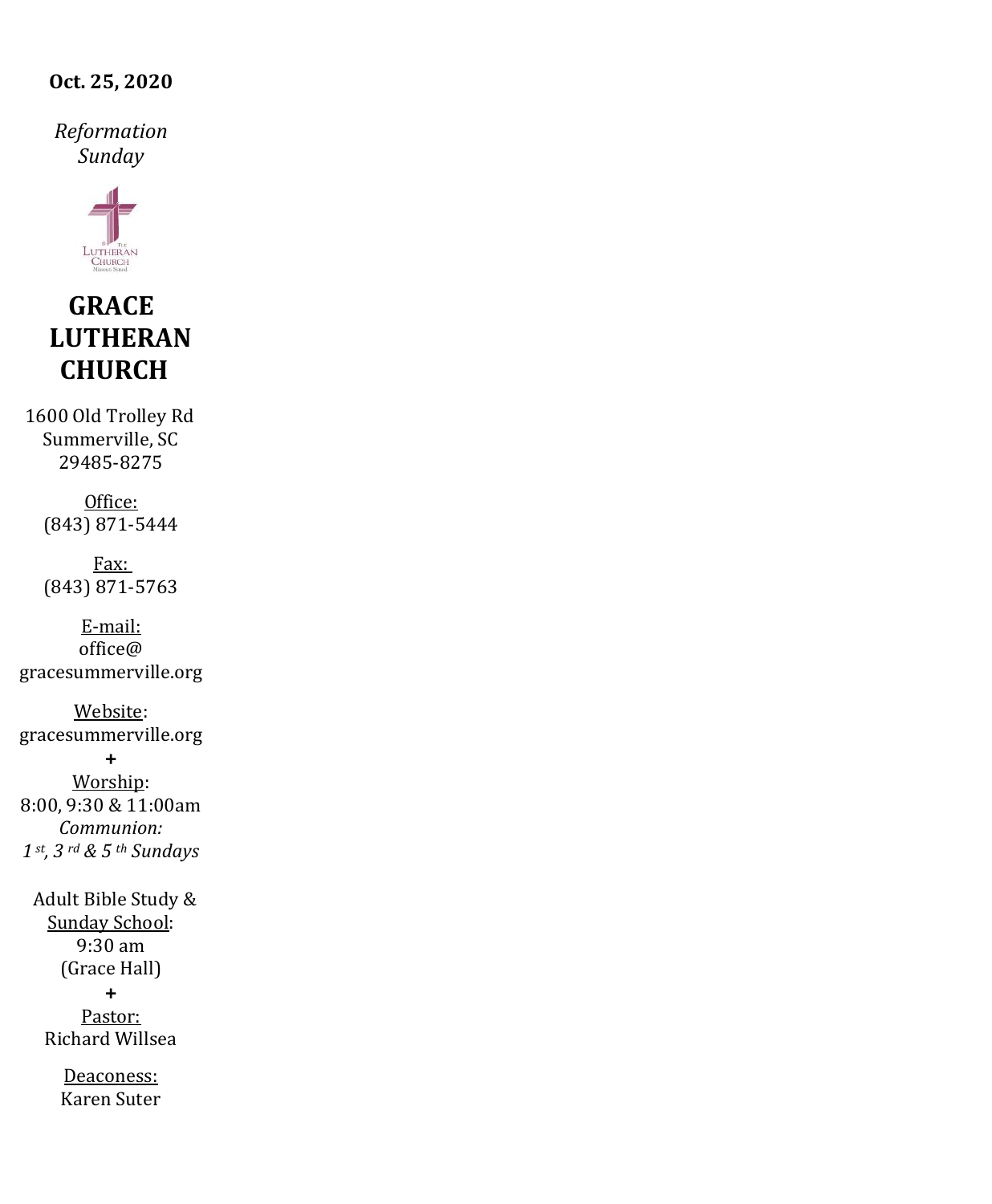## **REFORMATION SUNDAY**

October 25, 2020

# **T** PREPARATION **T**

**PRELUDE** The Trumpet of Resounding Praise" F. Ritter "The Man is Ever Blessed" setting: W. Kerr

# **WELCOME**

## *Stand*

# **INVOCATION**

 $\overline{P}$  In the name of the Father and of the  $\pm$  Son and of the Holy Spirit.

C **Amen.**

# **BLESSING OF PARAMENTS AND ALTAR LINENS**, *(Friday service only)*

P Beloved in the Lord: "The LORD reigns; He is robed in majesty; the LORD is robed; He has put on strength as His belt." "Splendor and majesty are before Him; strength and beauty are in His sanctuary."

It is therefore fitting that we implore the Lord's blessing as we clothe the altar of His sanctuary from which He strengthens and preserves us in the true faith.

- $\boxed{\mathbf{P}}$  Our help is in the name of the Lord,
- C **who made heaven and earth.**
- $\mathbf{P}$  The Lord be with you.
- C **And also with you.**
- $\mathbf{P}$  Let us pray.

O Lord God Almighty, You instructed Moses Your servant to make hangings and fine linens for use in Your tabernacle. We implore You to sanctify this Fair Linen for the adornment of Your Church; through Jesus Christ, Your Son, our Lord, who lives and reigns with You and the Holy Spirit, one God, now and forever.

C **Amen.**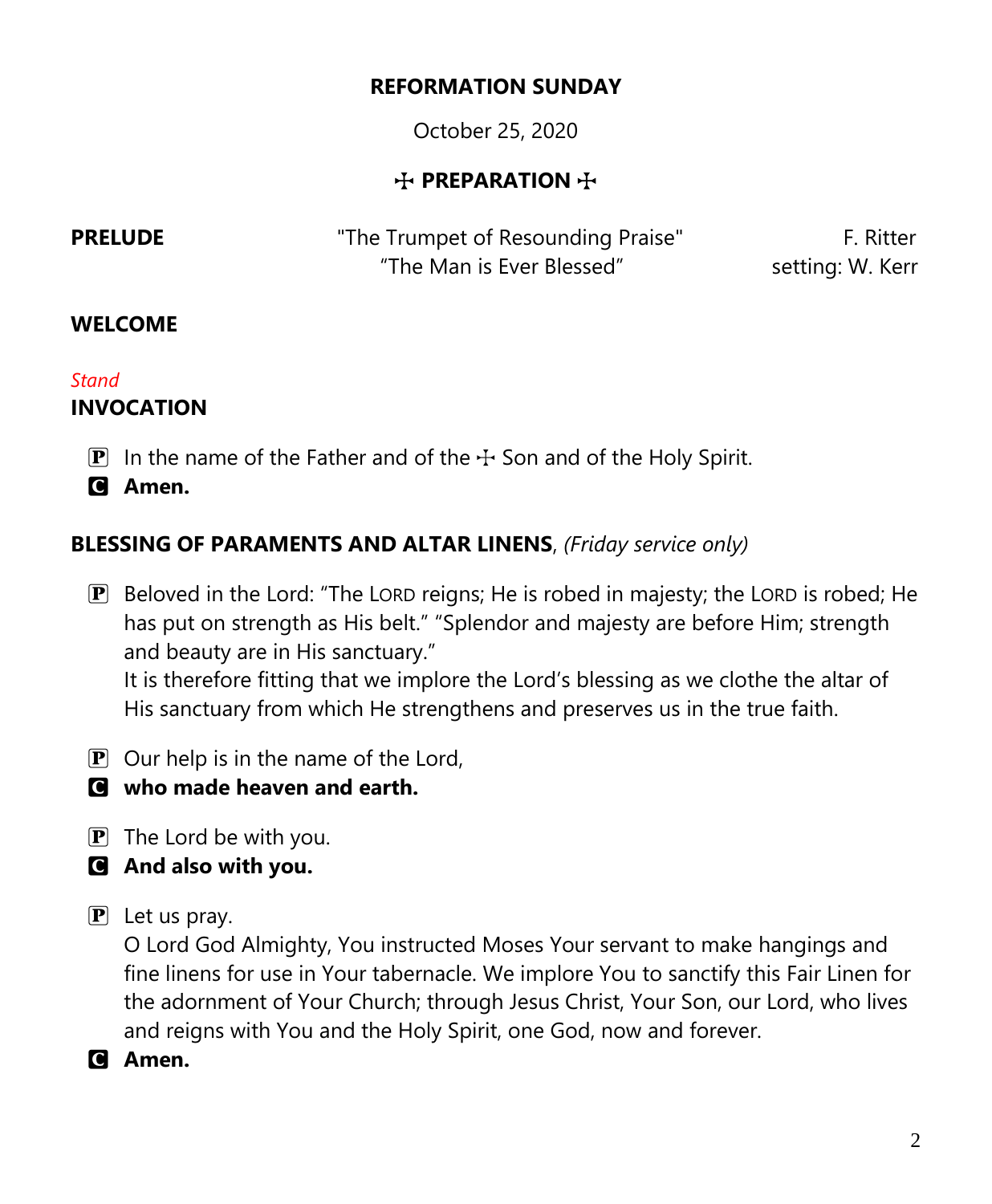- $\mathbf{P}$  Most gracious and merciful God, You strengthen us with Your most holy Sacrament. We implore You to sanctify this Fair Linen for use in the consecration and distribution of the body and blood of Your beloved Son, our Lord Jesus Christ, who lives and reigns with You and the Holy Spirit, one God, now and forever.
- C **Amen.**

**P** The Lord Almighty, the Father, the  $\pm$  Son, and the Holy Spirit, bless this Fair Linen. C **Amen.**

*(Sunday Services continue here)*



## **CONFESSION AND ABSOLUTION** *Leviticus 19:2b; 1 John 1:9; Matthew 22:37, 39, adapt*

- $\mathbf{P}$  You shall be holy, for I the Lord your God am holy.
- C **If we confess our sins, God, who is faithful and just, will forgive our sins, and cleanse us from all unrighteousness.**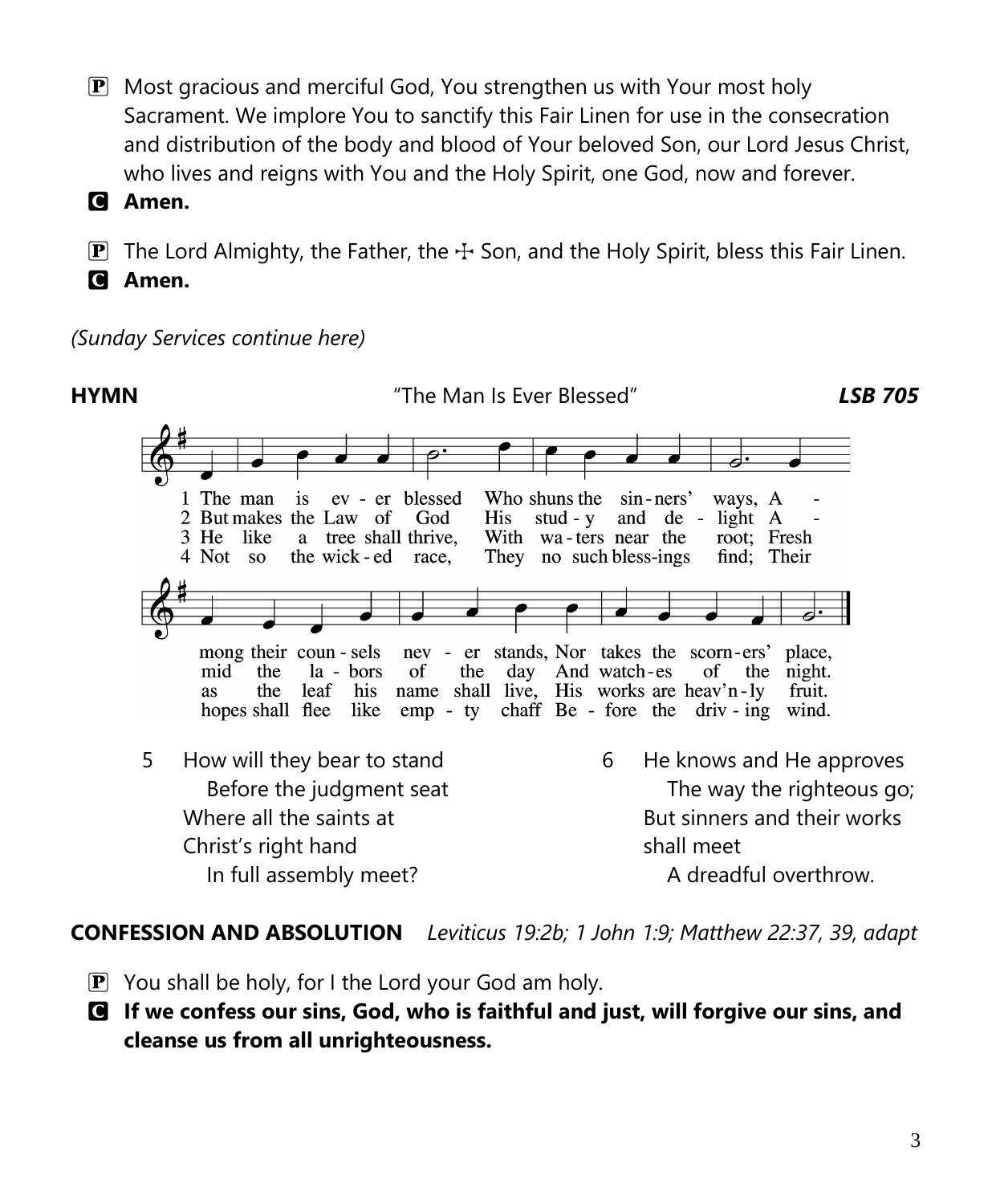- $\mathbf{P}$  You shall love the Lord your God with all your heart and with all your soul and with all your mind. This is the great and first commandment.
- C **We confess that we are by nature sinful and unclean. We have sinned against You in thought, word, and deed, by what we have done and by what we have left undone.**
- $\mathbf{P}$  And a second is like it: You shall love your neighbor as yourself.
- C **We have not loved You with our whole heart. We have not loved our neighbors as ourselves. We justly deserve Your present and eternal punishment. Forgive us, renew us, and lead us that we may delight in Your will and walk in Your ways to the glory of Your holy name.**
- P Standing before God's holiness, we cannot come before Him as we are on our own in our sinful nature. Yet in His great love for us, for the sake of Jesus Christ, who sacrificed Himself out of love for us, who was raised from the dead that we might have new life, and who has opened the gates to eternal life, as a called and ordained servant of the Word I announce the love and grace of God to all of you, and in the stead and by the command of our Lord Jesus Christ, I forgive you all your sins in the name of the Father and of the  $\pm$  Son, and of the Holy Spirit.
- C **Amen.**
- $\mathbf{P}$  May the Lord, who has begun this good work in us, bring it to completion in the day of our Lord Jesus Christ.
- C **Amen.**

# **THE WORD THE SERVICE OF THE WORD**

**INTROIT** *Psalm 9:1–2, 9–10; antiphon: v. 18*

C **For the needy shall not always be forgotten, and the hope of the poor shall not perish forever. I will give thanks to the LORD with my whole heart; I will recount all of your wonderful deeds. I will be glad and exult in you; I will sing praise to your name, O Most High. The LORD is a stronghold for the oppressed, a stronghold in times of trouble.**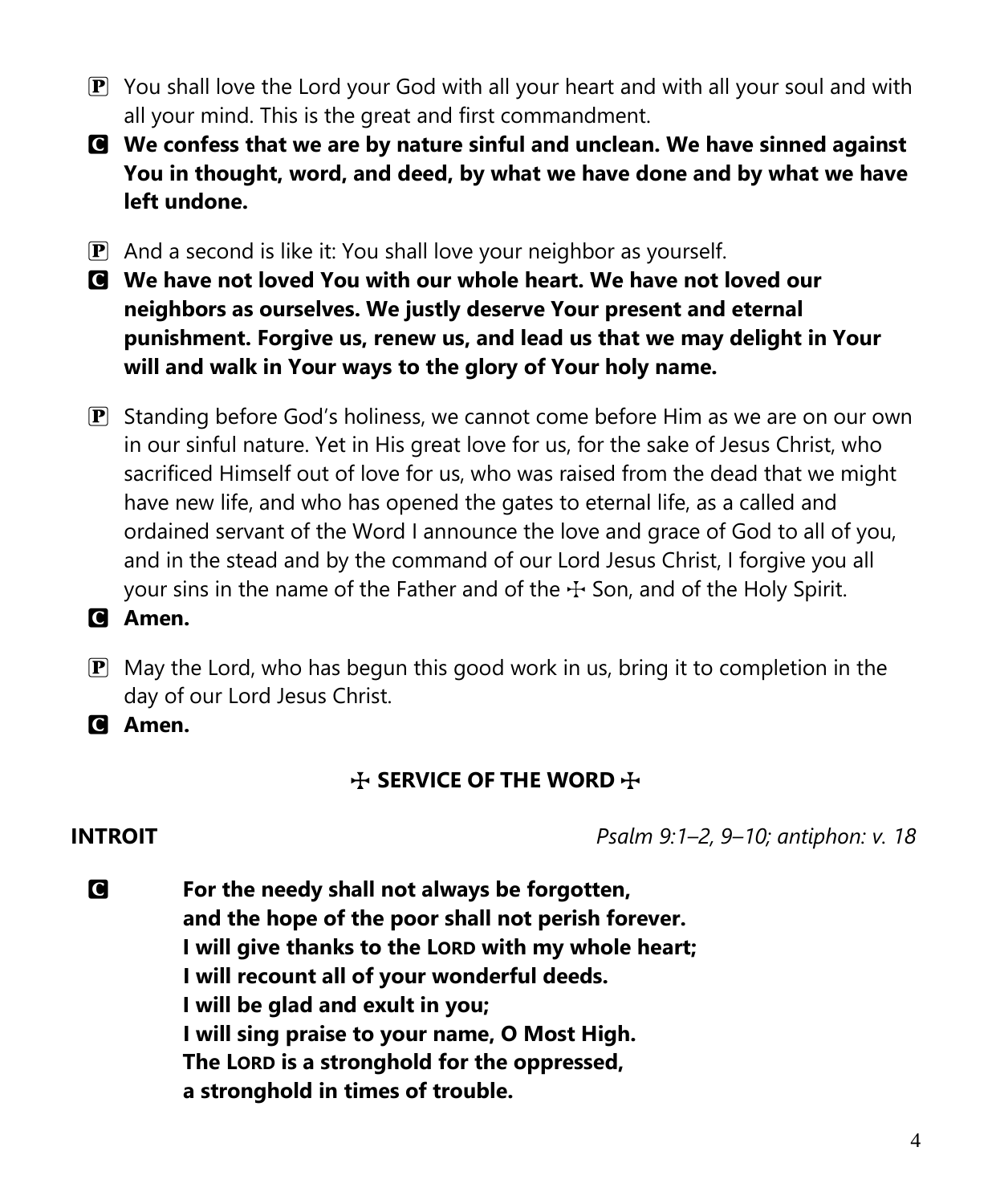**And those who know your name put their trust in you, for you, O LORD, have not forsaken those who seek you. Glory be to the Father and to the Son and to the Holy Spirit; as it was in the beginning, is now, and will be forever. Amen. For the needy shall not always be forgotten, and the hope of the poor shall not perish forever.**



## **GLORIA IN EXCELSIS** *LSB 187*

 $\overline{\mathbf{o}}$ **P** Glory be to God on high: **@** and on earth peace, good - will toward  $\overline{\mathbf{o}}$  $\overline{\mathbf{p}}$  $\overline{\mathbf{o}}$ we bless Thee, we wor-ship We praise Thee, Thee. men.  $\overline{\mathbf{p}}$  $\mathbf{\Omega}$ d ∂  $\Omega$ we glorify Thee, we give thanks to Thee, for Thy great glory.  $\bullet$  $\overline{\phantom{0}}$  $\overline{\mathbf{C}}$ b O Lord God, heav'n-ly King, God the Fa-ther Al - mighty.  $\overline{\mathbf{O}}$ াই  $\overline{\phantom{a}}$  $\overline{\mathbf{a}}$ the only begotten Son, O Lord, Christ; Je - sus  $\blacksquare$  $\overline{\mathbf{a}}$  $\sigma$ O Lord God, Lamb of God, Son of the Father,

5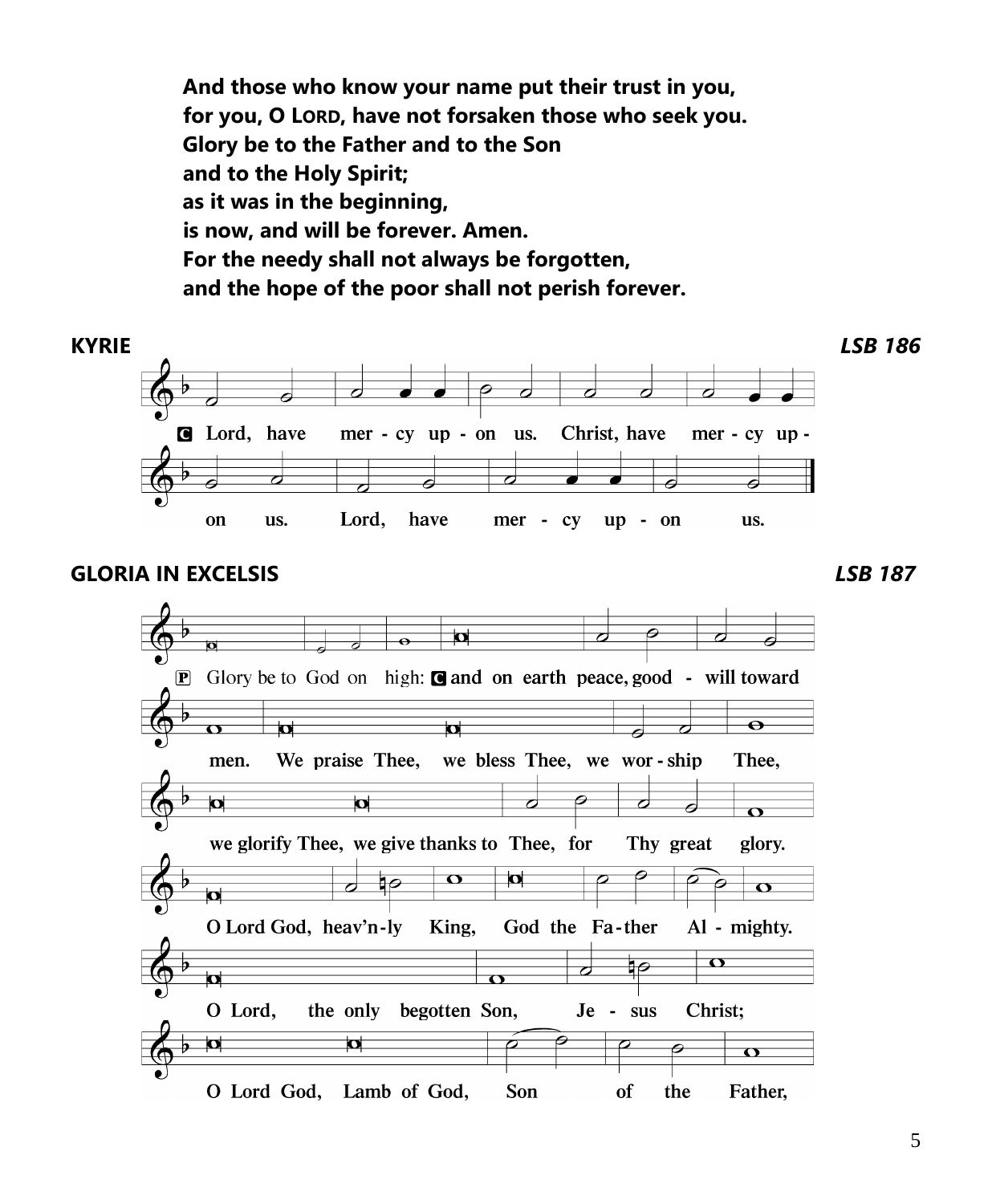

# **SALUTATION AND PRAYER OF THE DAY**

- $\mathbf{P}$  The Lord be with you.
- C **And also with you.**
- P Let us pray. Almighty and gracious Lord, pour out Your Holy Spirit on Your faithful people. Keep us steadfast in Your grace and truth, protect and deliver us in times of temptation, defend us against all enemies, and grant to Your Church Your saving peace; through Jesus Christ, Your Son, our Lord, who lives and reigns with You and the Holy Spirit, one God, now and forever.
- C **Amen.**

## *Sit* **OLD TESTAMENT READING** *Revelation 14:6–7*

The Word is read…

- A This is the Word of the Lord.
- C **Thanks be to God.**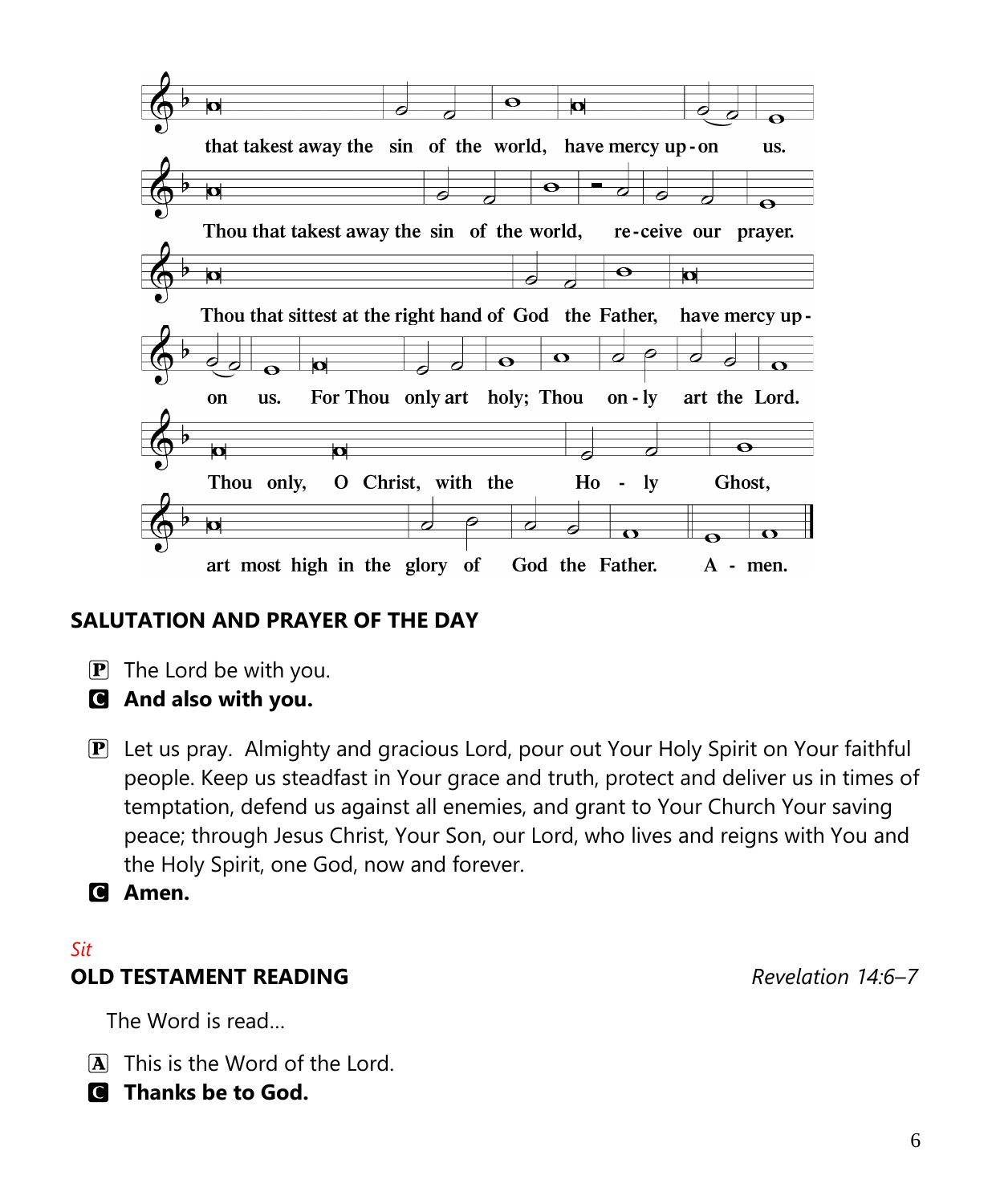$1$ God is our refuge and strength, a very present help in trouble.  $2$ Therefore we will not fear though the earth gives way, though the mountains be moved into the heart of the sea,  $3$ though its waters roar and foam, though the mountains tremble at its swelling. <sup>4</sup>There is a river whose streams make glad the city of God, the holy habitation of the Most High.  $5$ God is in the midst of her; she shall not be moved; God will help her when morning dawns.  $6$ The nations rage, the kingdoms totter; he utters his voice, the earth melts. <sup>7</sup>The LORD of hosts is with us; the God of Jacob is our fortress. <sup>8</sup>Come, behold the works of the LORD, how he has brought desolations on the earth.  $9$ He makes wars cease to the end of the earth; he breaks the bow and shatters the spear; he burns the chariots with fire. 10"Be still, and know that I am God. I will be exalted among the nations, I will be exalted in the earth!"

 $11$ The LORD of hosts is with us: the God of Jacob is our fortress.

**EPISTLE** *Romans 3:19–28*

The Word is read…

A This is the Word of the Lord.

C **Thanks be to God.**

### *Stand*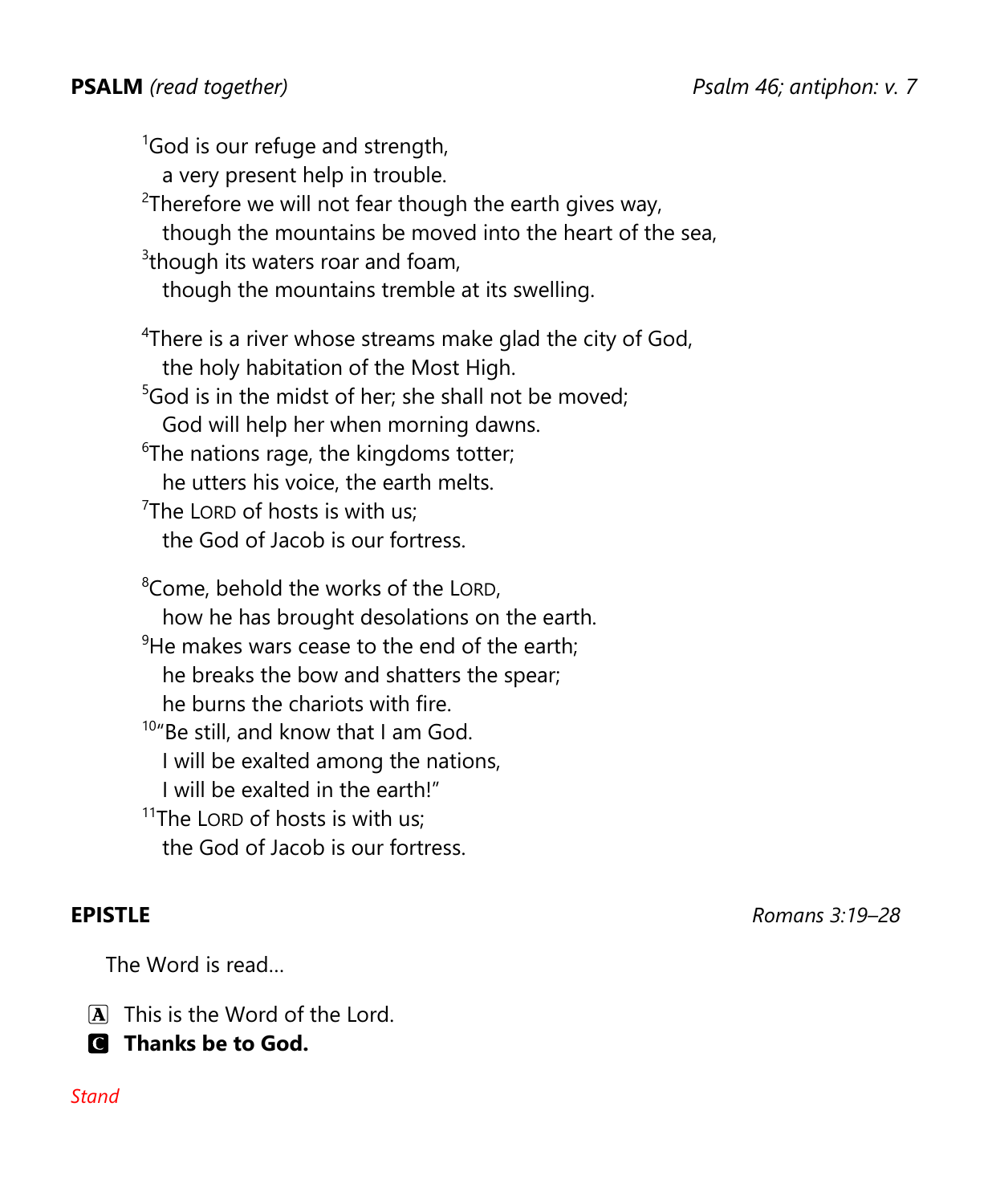P Alleluia. You shall love the Lord your God with all your heart and with all your soul and with all your mind. Alleluia.

# **HOLY GOSPEL** *John 8:31–36*

- $\mathbf{P}$  The Holy Gospel according to St. John, the eighth chapter.
- G Glory to You, O Lord.

The Gospel is read…

 $\boxed{\mathbf{P}}$  This is the Gospel of the Lord.

# *Sit*

### **HYMN** "Lord, Thee I Love with All My Heart" **LSB 708**love with all my heart; I pray Thee, ne'er from 1 Lord, Thee  $\mathbf{I}$ 2 Yea, Lord, 'twas Thy rich boun-ty gave My  $\overline{b}$ od - y, soul, and 3 Lord. let at last Thine an - gels come, To A - br'ham's bos - om With ten - der mer - cy Earth de - part, cheer me. me Lord. all I have In this poor life of la bor. That bear me home.  $\bf{I}$ may die un - fear  $\overline{a}$ ing; And has I would share. Yea, heav'n it - self no plea - sure were grant that  $ev - 'ry$ Thy  $\bf I$  $in$ place May  $g$ lo - ri - fy bod - y safe in its nar - row cham - ber keep My in void and bare If Thou, Lord, wert not near me. And should my lav - ish grace And help and serve my neigh bor. Let no false peace-ful sleep Un - til Thy re - ap - pear - ing. And then from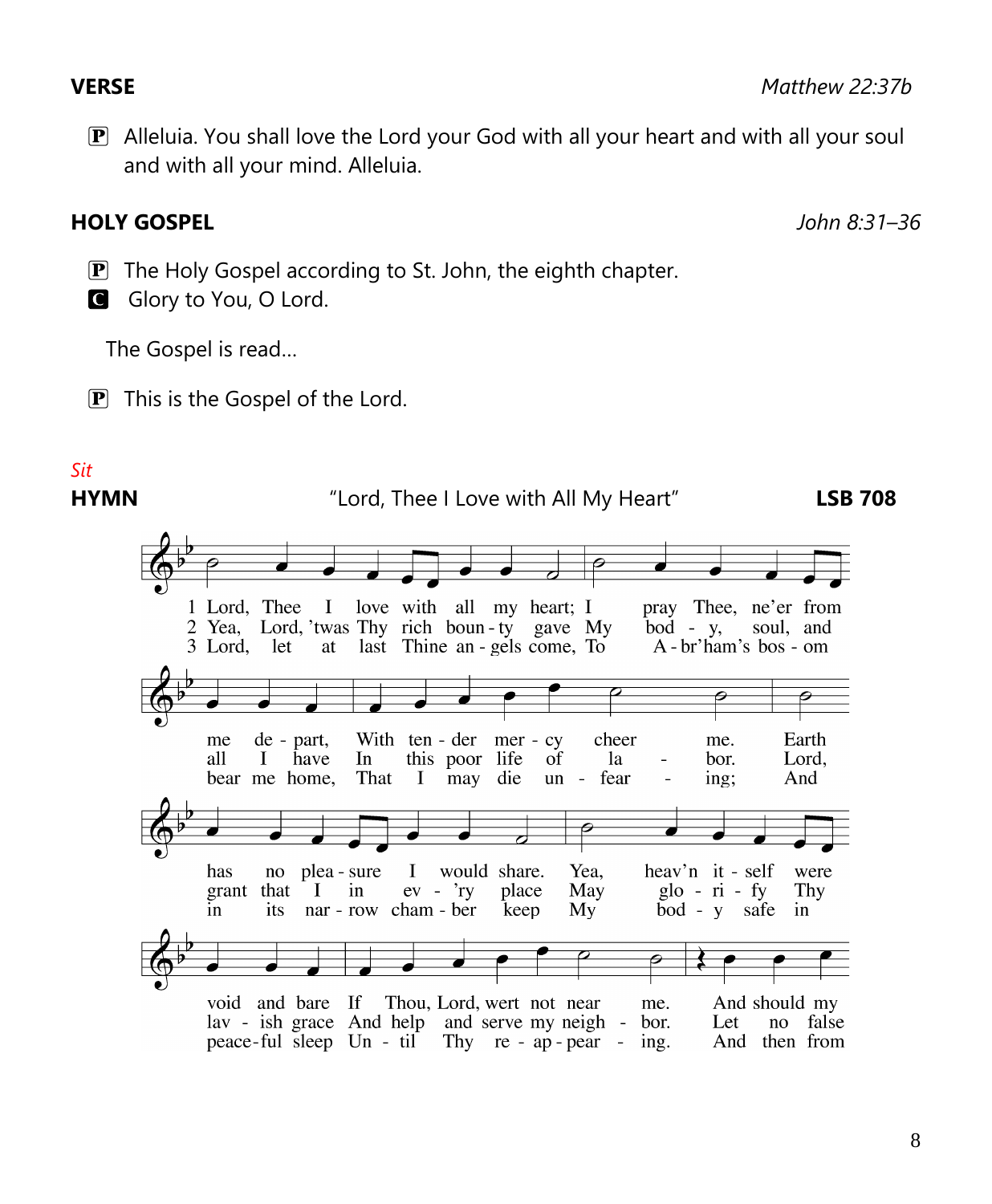

## **CHILDREN'S MESSAGE The "Living the Truth"** The Billy Milam

Scripture: **<sup>31</sup>** So Jesus said to the Jews who had believed him, "If you abide in my word, you are truly my disciples, **<sup>32</sup>** and you will know the truth, and the truth will set you free."

## **SERMON**

### *Stand*

### **APOSTLES' CREED**

C **I believe in God, the Father Almighty, maker of heaven and earth. And in Jesus Christ, His only Son, our Lord, who was conceived by the Holy Spirit, born of the virgin Mary, suffered under Pontius Pilate, was crucified, died and was buried. He descended into hell.**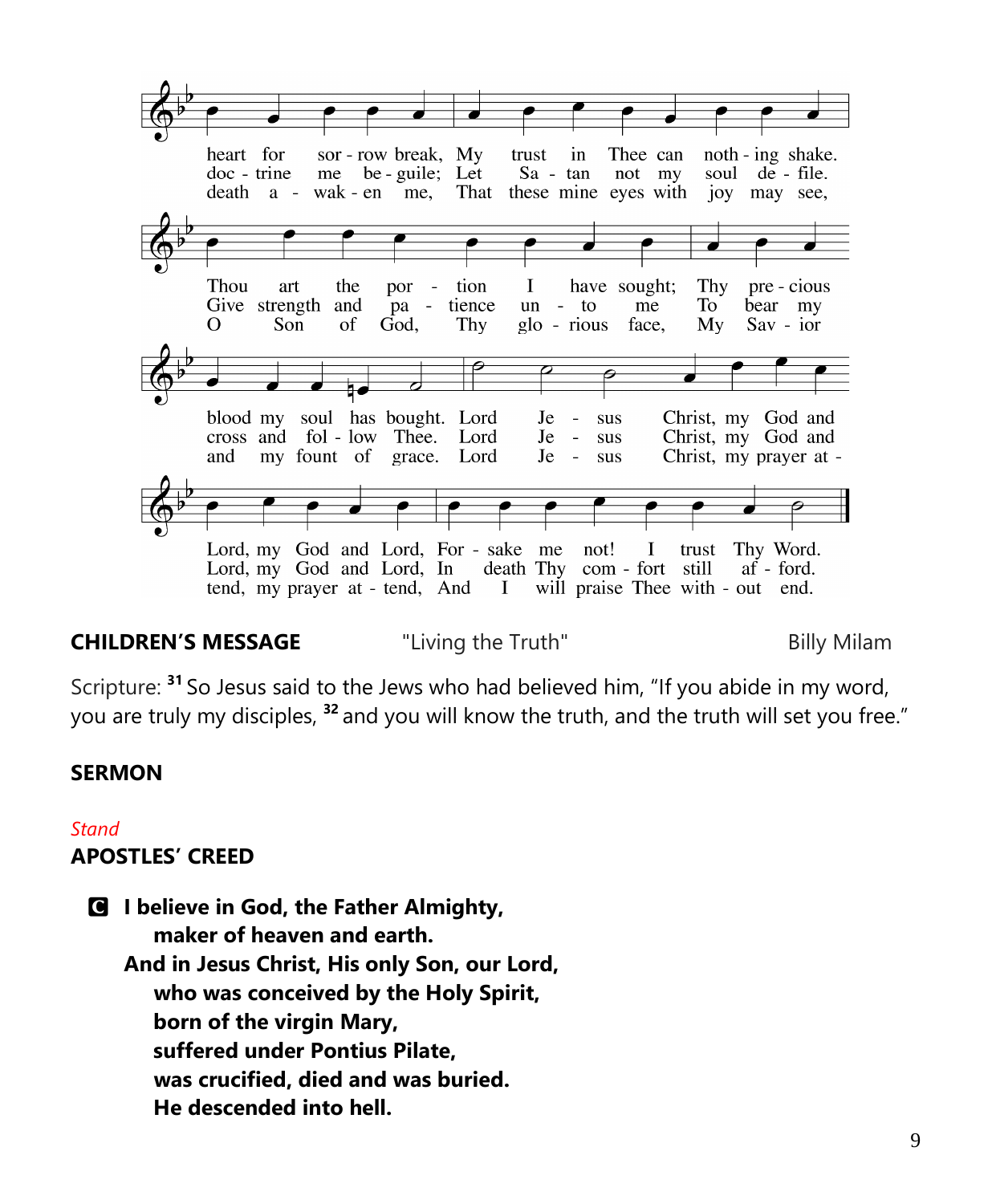**The third day He rose again from the dead. He ascended into heaven and sits at the right hand of God the Father Almighty. From thence He will come to judge the living and the dead. I believe in the Holy Spirit, the holy Christian Church, the communion of saints, the forgiveness of sins, the resurrection of the body, and the life** T **everlasting. Amen.**

## **PRAYER OF THE CHURCH**

 $\mathbb{P}$  Let us pray for the whole people of God in Christ Jesus and for all people according to their needs.

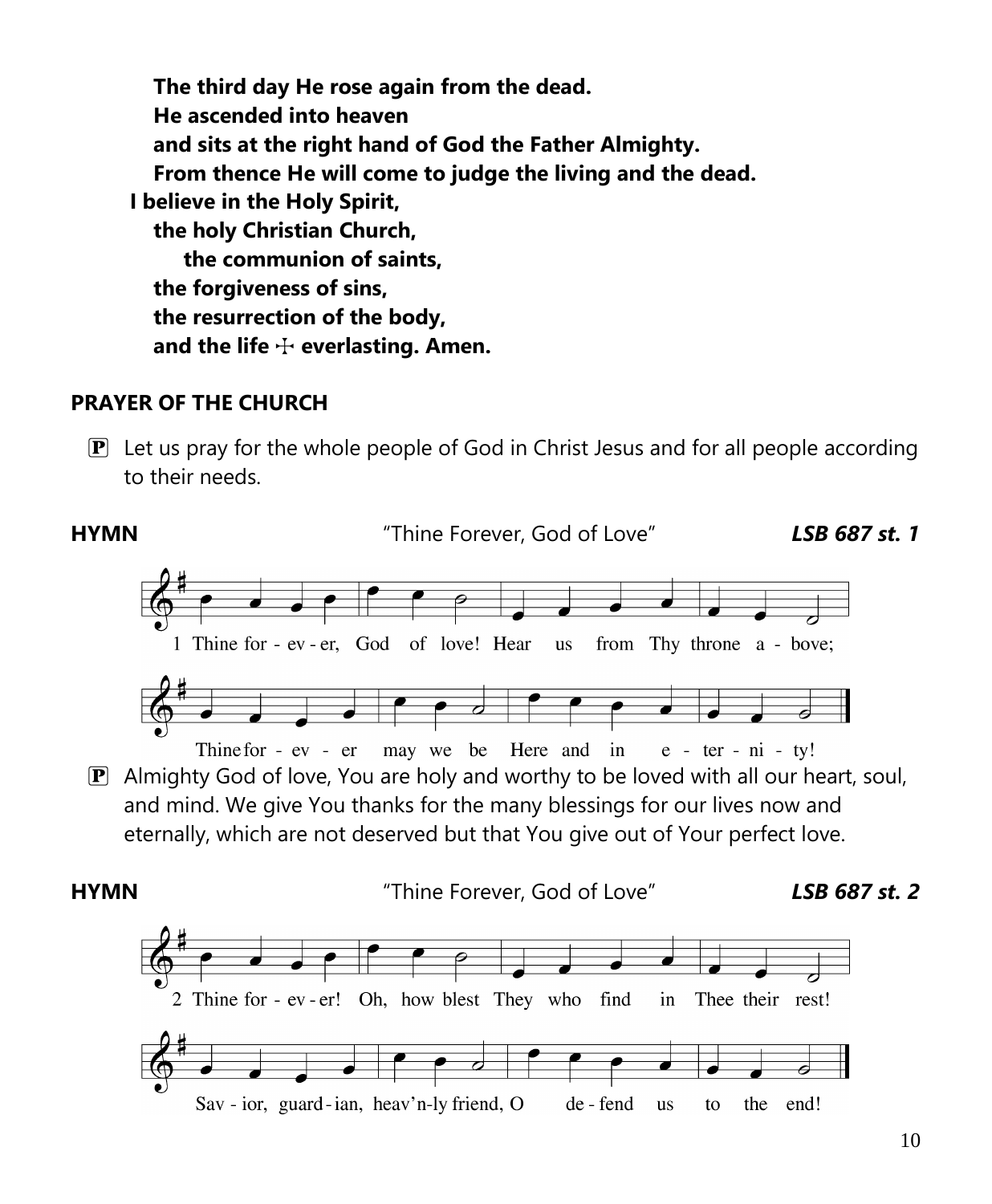A Ever-giving God of love, though our love is imperfect and often conditional, Yours is perfect and always unconditional. As You call, gather, and enlighten us together by Your Spirit, we bring our burdens of sin, our guilt of wrong, our trials of this life, and troubles we face to Your holy presence, that we find our rest and receive all good things from Your gracious hand.



 $\mathbf{P}$  God of comfort and love, we ask Your presence upon those who are burdened with affliction of body, soul, and mind. We bring before You those who have asked for our prayers, [*including* . . .], and those whose needs are known to You. Give hope to the hopeless, promise to the grieving, and peace to the dying.



A Ever-providing God of love, You give us all we need for this body and life, and we pray for remembrance that all things come from Your hand. Continue to guide and direct those in authority over us in this world that faithfulness be had in administration. Grant safety to all who serve to protect and keep our communities safe. Lead us each day with Your Word that we love You and love our neighbors as ourselves, living as lights in this dark world that others know Your love now and forevermore.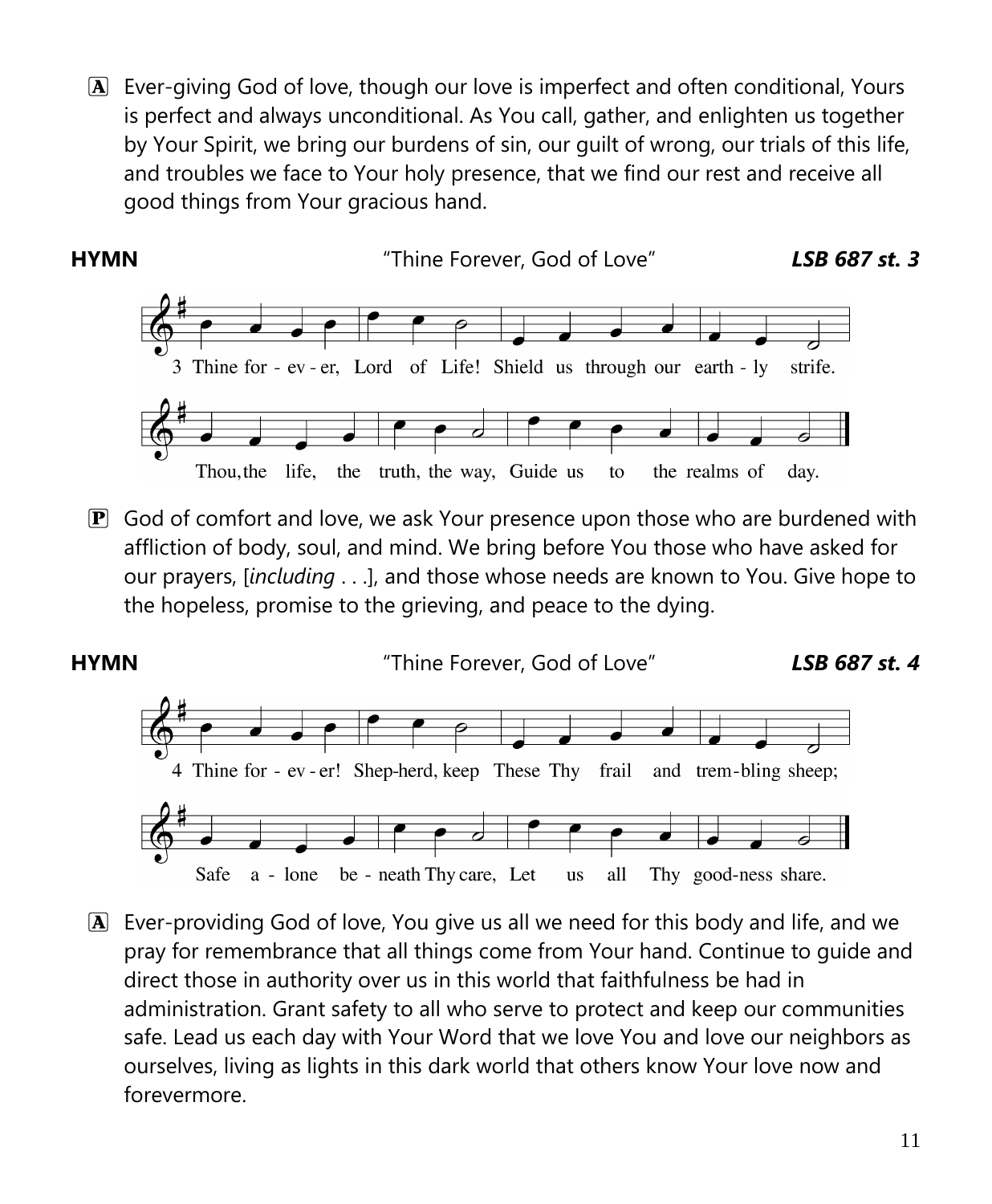

- $\mathbf{P}$  Into Your hands we commend all for whom we pray, trusting in You through our Lord and Savior Jesus Christ.
- C **Amen.**

## **OFFERTORY** *LSB 192*

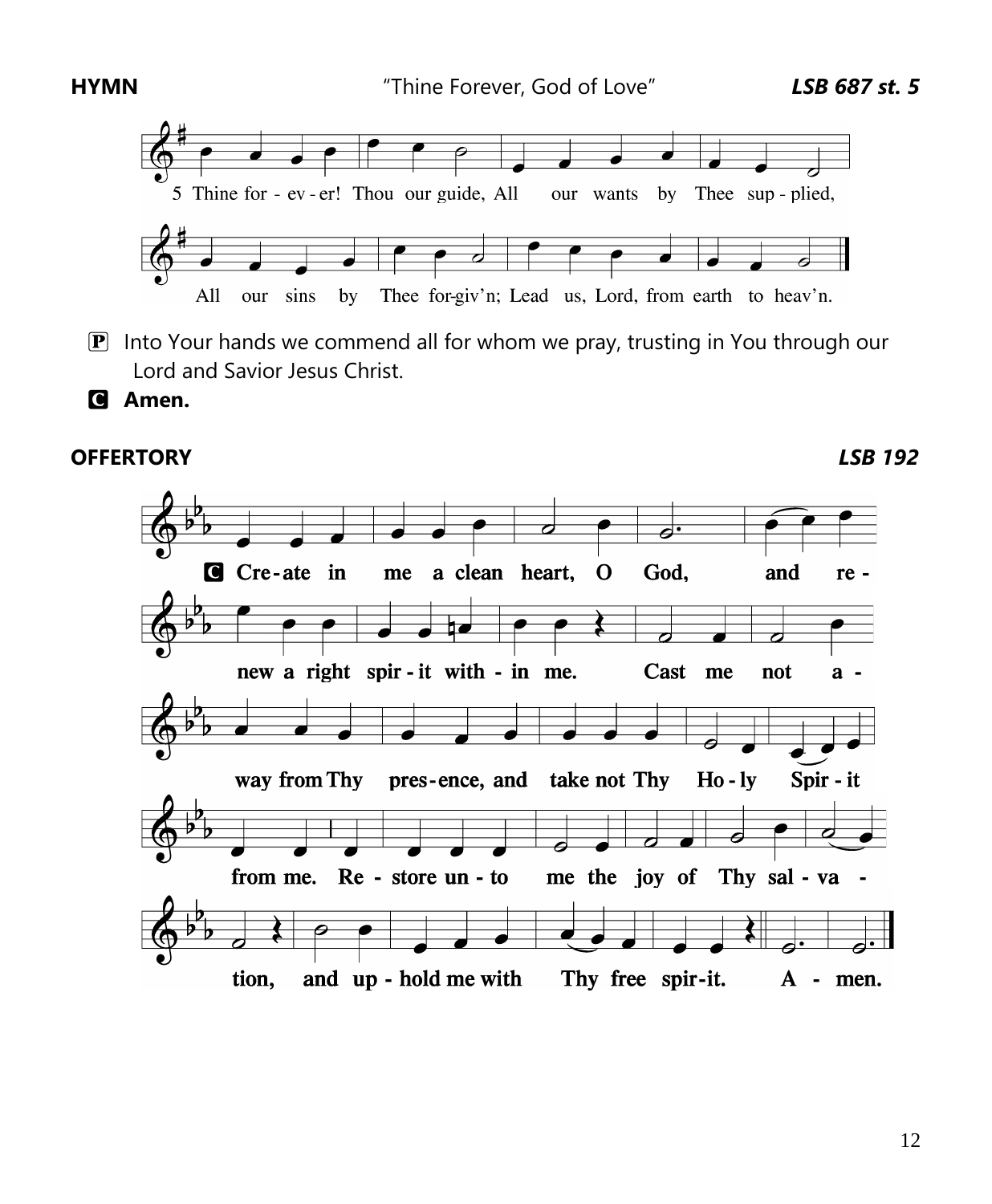## **LORD'S PRAYER**

C **Our Father who art in heaven, hallowed be Thy name, Thy kingdom come, Thy will be done on earth as it is in heaven; give us this day our daily bread; and forgive us our trespasses as we forgive those who trespass against us; and lead us not into temptation, but deliver us from evil. For Thine is the kingdom and the power and the glory forever and ever. Amen.**

## **PAX DOMINI**

- $\mathbf{P}$  The peace of the Lord be with you always.
- C **And also with you.**

**BENEDICTION** *Matthew 22:37–39, adapted*

- $\mathbf{P}$  You shall love the Lord your God with all your heart and with all your soul and with all your mind.
- C **You shall love your neighbor as yourself.**
- $\mathbf{P}$  In His love, forgiven by the Lord for the sake of Jesus Christ, go out into the world in peace, have courage, hold to what is good, return no evil for evil, strengthen the faint-hearted, support the weak, help the suffering, honor all people, and love and serve the Lord, rejoicing in the power of the Holy Spirit. And as you do:

The Lord bless you and keep you.

The Lord make His face shine on you and be gracious to you.

The Lord look upon you with favor and  $\pm$  give you peace.

C **Amen.**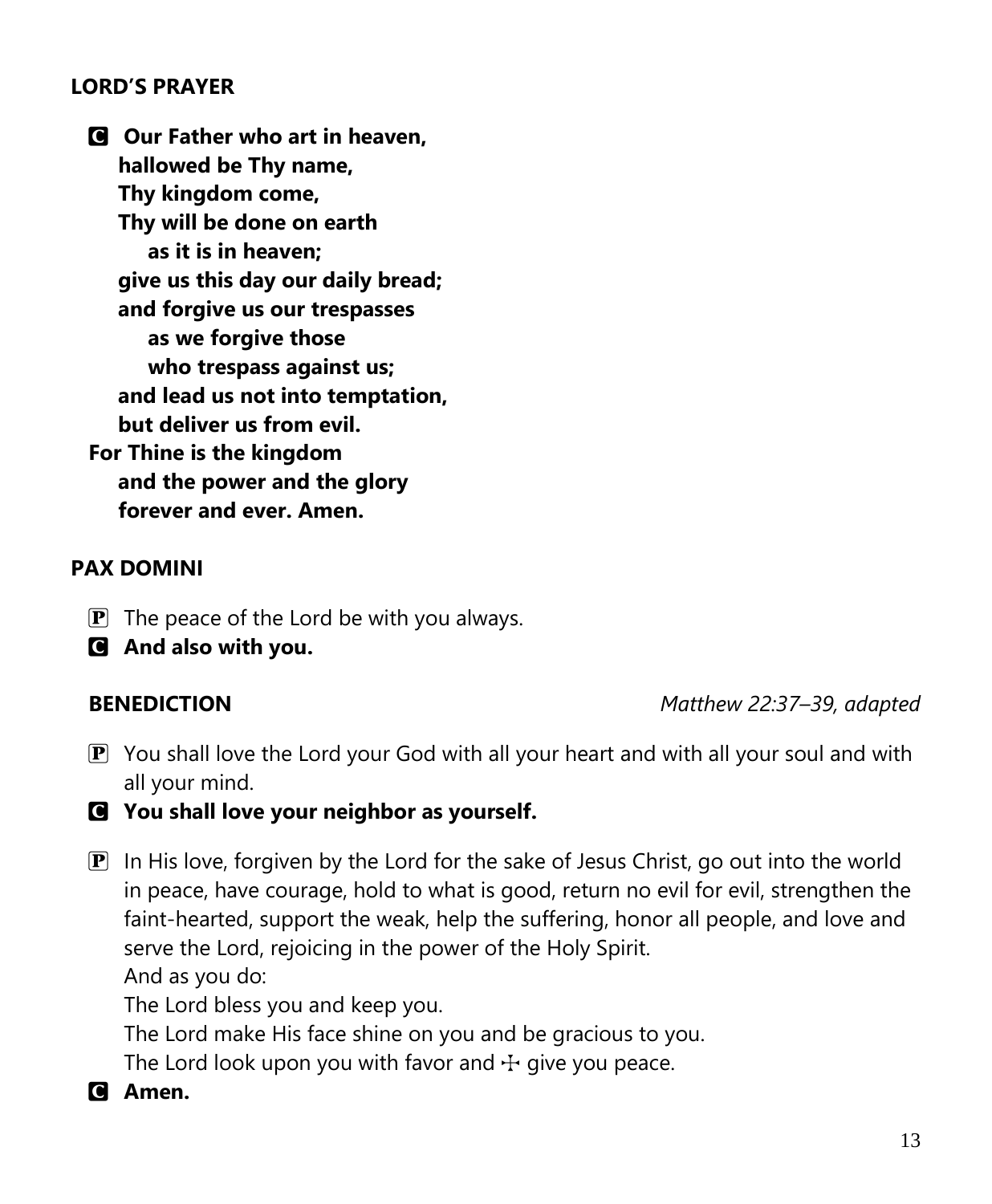

### *Sit*

### **ANNOUNCEMENTS AND DISMISSAL**

- $\mathbf{\overline{A}}$  Go in peace as you serve the Lord.
- C **Thanks be to God.**

**POSTLUDE Toccata on "A Mighty Fortress Is Our God"** M. Luther,

14 arr. C. Penfield